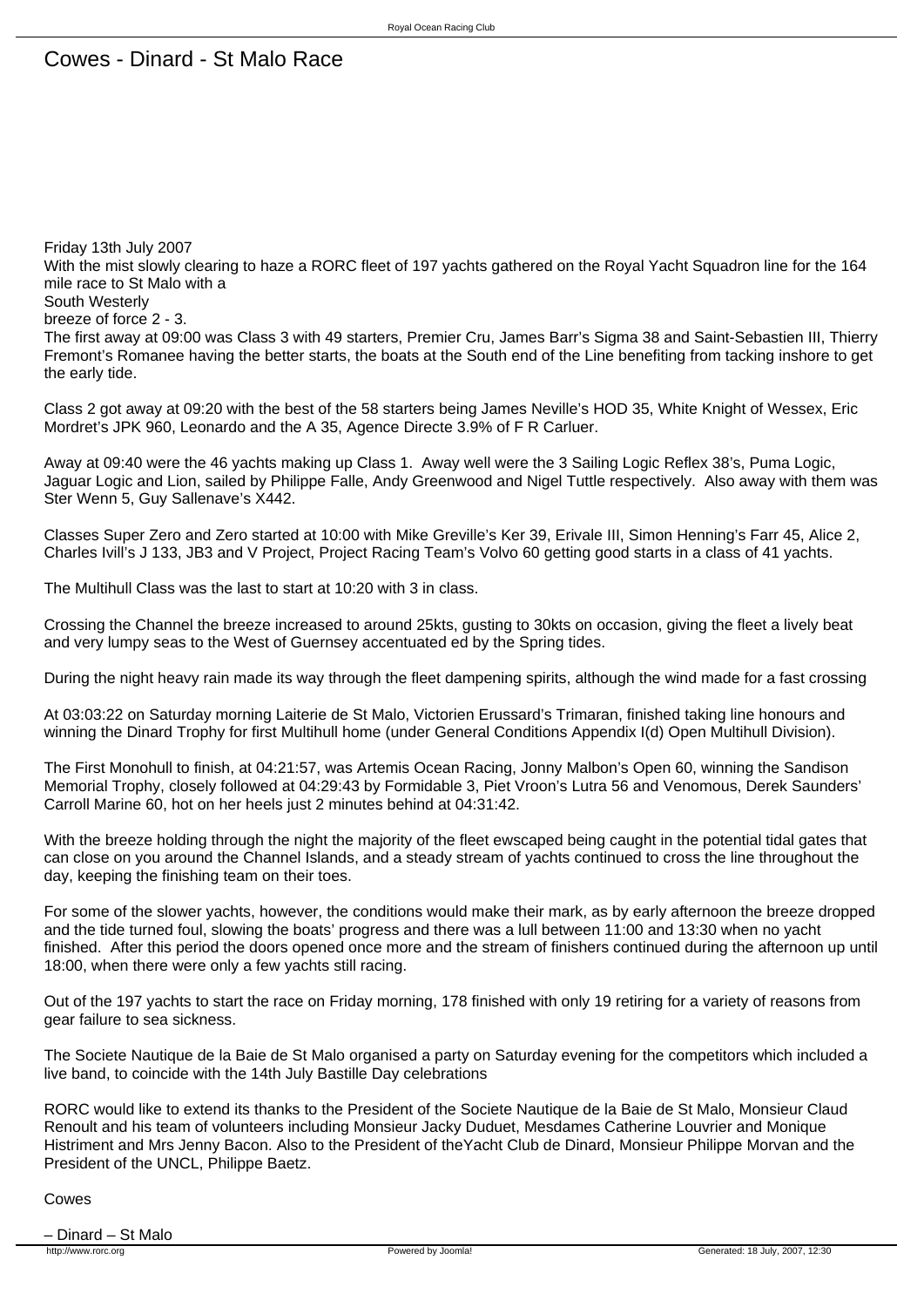13 July 2007

Trophies were presented at the prizegiving in St Malo on 15 July.

Medallions will be presented at the RORC,

London

on Tuesday 17 July at 1930. All skippers and crews will be welcome to attend.

King Edward V11 Cup BCT overall Gery Trentesaux COURRIER DU COEUR (First 44.7) Derek Boyer Trophy – 2nd BCT overall Charles Ivill JB3 (J133)

IRC Class Super Zero

2 Derek Saunders VENOMOUS (Carroll Marine 60)

Lloyds of London<br>Salver IRC SZ Windward Sailing BEAR OF

BRITAIN

(Farr 52)

IRC Class Zero

5 Rob Bottomley PACIFIC INTERIORS SAILPLANE (First 47.7)

- 4 John Shepherd FAIR DO'S VII (Ker 46)<br>3 Nicoleau CODIAM ENSP (IMX 45) 3 Nicoleau CODIAM ENSP (IMX 45)
- 2 Charles Ivill JB 3 (J133)

Noryema Trophy – BCT Class 0 Gery Trentesaux COURRIER DU COEUR

IRC Class 1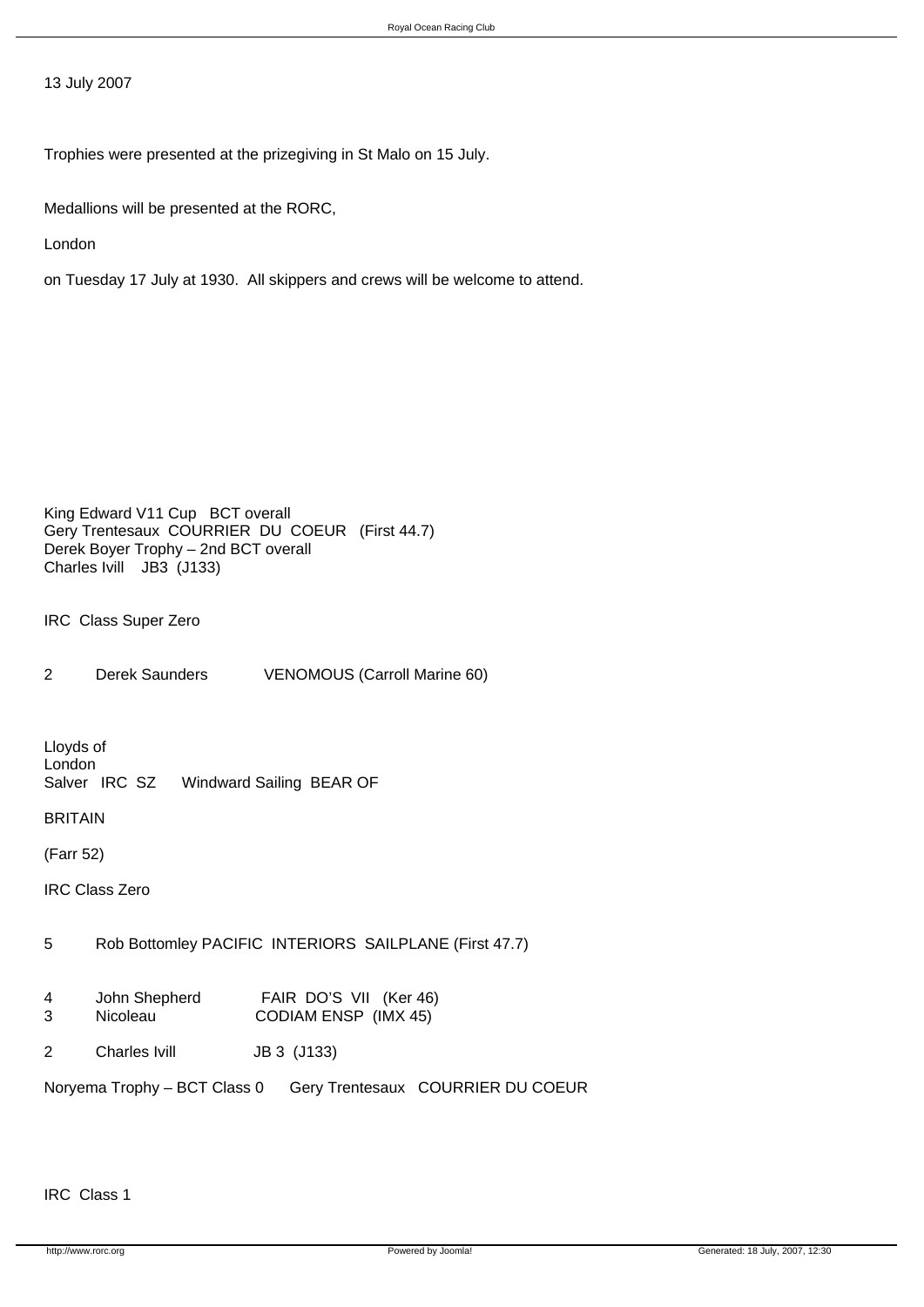- 5 Sailing Logic (Andy Greenwood) JAGUAR LOGIC (Reflex 38) 4 Guy Sallenave STER WENN 5 (X442)
- 3 Emmanuel le Men PEN KOENT (First 40.7)
- 2 Philippe Delaporte PEN AZEN

Yeoman Bowl - BCT Class 1 Sailing Logic (Philippe Falle) PUMA LOGIC (Reflex 38)

IRC Class 2

- 5 Sailing Logic (Tim Thubron) BONGANI (Pronavia 38)
- 4 Lecoeur VEGA (First 36.7)
- 3 Claude Renoult IROISE VOILERIE ADONNANTE (A35)
- 2 F R Carteur AGENCE DIRECTE 3.9% (A35)

Yacht Club de Dinard Trophy - BCT Class 2 Eric Mordret LEONARDO (JPK960)

IRC Class 3

- 5 The Meakins family FESTINA LENTE (Sigma 38)
- 4 David Cooper & Paul England LONGUE PIERRE (Dehler 38)
- 3 Chris Choules WITH ALACRITY (Sigma 38)
- 2 Fabrice Tropres MAJOR TOM

IR Trophy - BCT Class 3 Marc Noel

CHINA

BLUE

2 handed Class

3 David Munro JACANA (J133)

2 Christophe Coatnoan GROUPE PARTOUCHE Slingshot trophy – BCT 2 handed class Pascal Loison NIGHT AND DAY (J105)

```
John West Trophy – Club challenge for 2 yacht teams scored in IRC overall

YACHT CLUB DE DINARD
```
## Passmore Bowl – most numerous production boat class in IRC - Sigma 38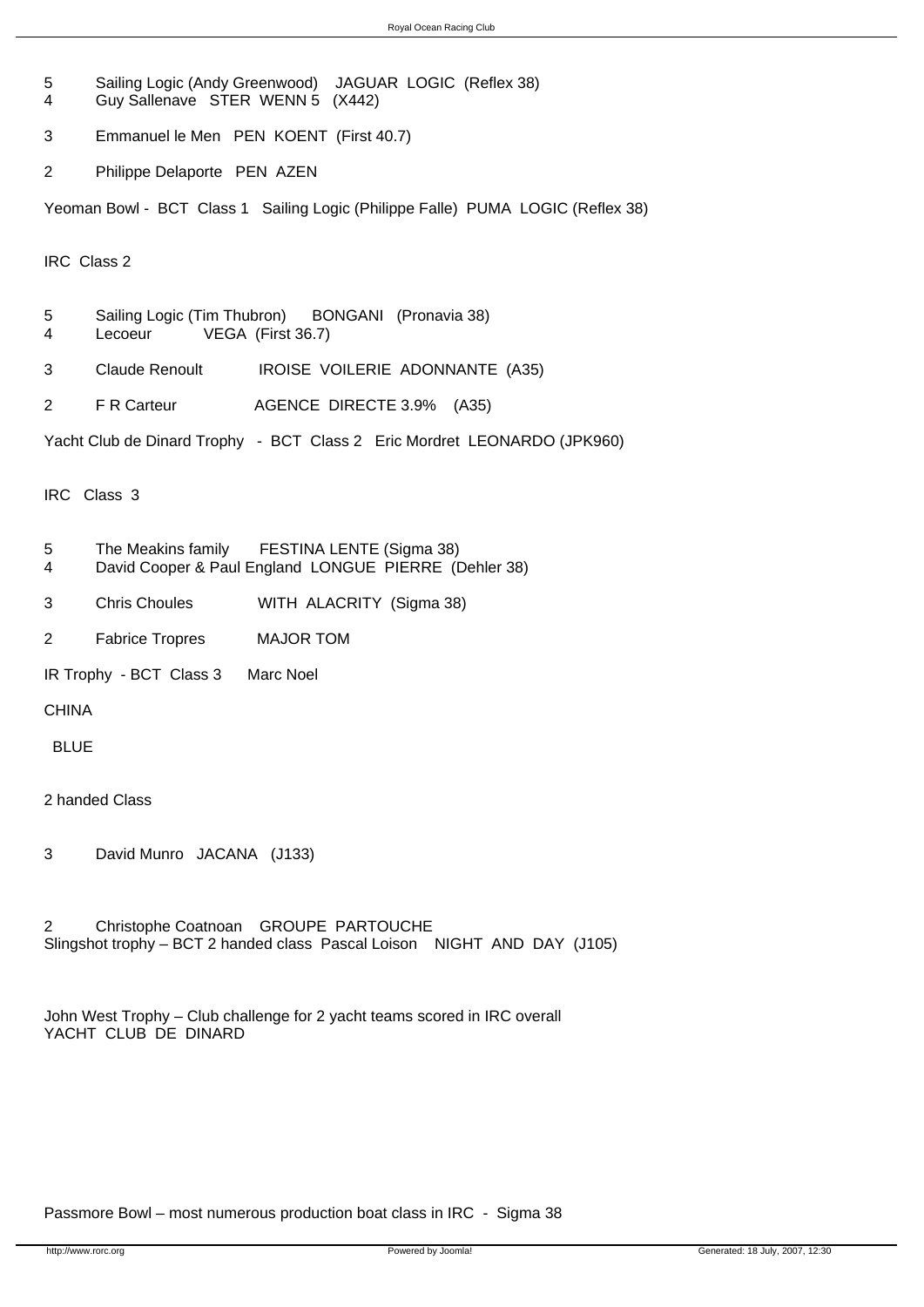Chris Choules WITH ALACRITY

Sandison Memorial Salver lst boat home (monohull)

ARTEMIS

**OCEAN** 

RACING sailed by Jonny Malbon

Newcome Hoare Trophy best IRC yacht on corrected time with 25% of the crew under 25

Claude Renoult IROISE VOILERIE ADONNANTE (A35)

Roulette Trophy – best Contessa 32 Ian Coglin MOONSHADOW

Holman Cup BCT IRM Edward Broadway HOOLIGAN VI

Seahorse Medallion Claude Charbonnier Cracklin Rose

Yacht Club de France Shield

Winner of the largest class which in 2007 is IRC 2 Eric Mordret LEONARDO (JPK960)

## Multihull trophies